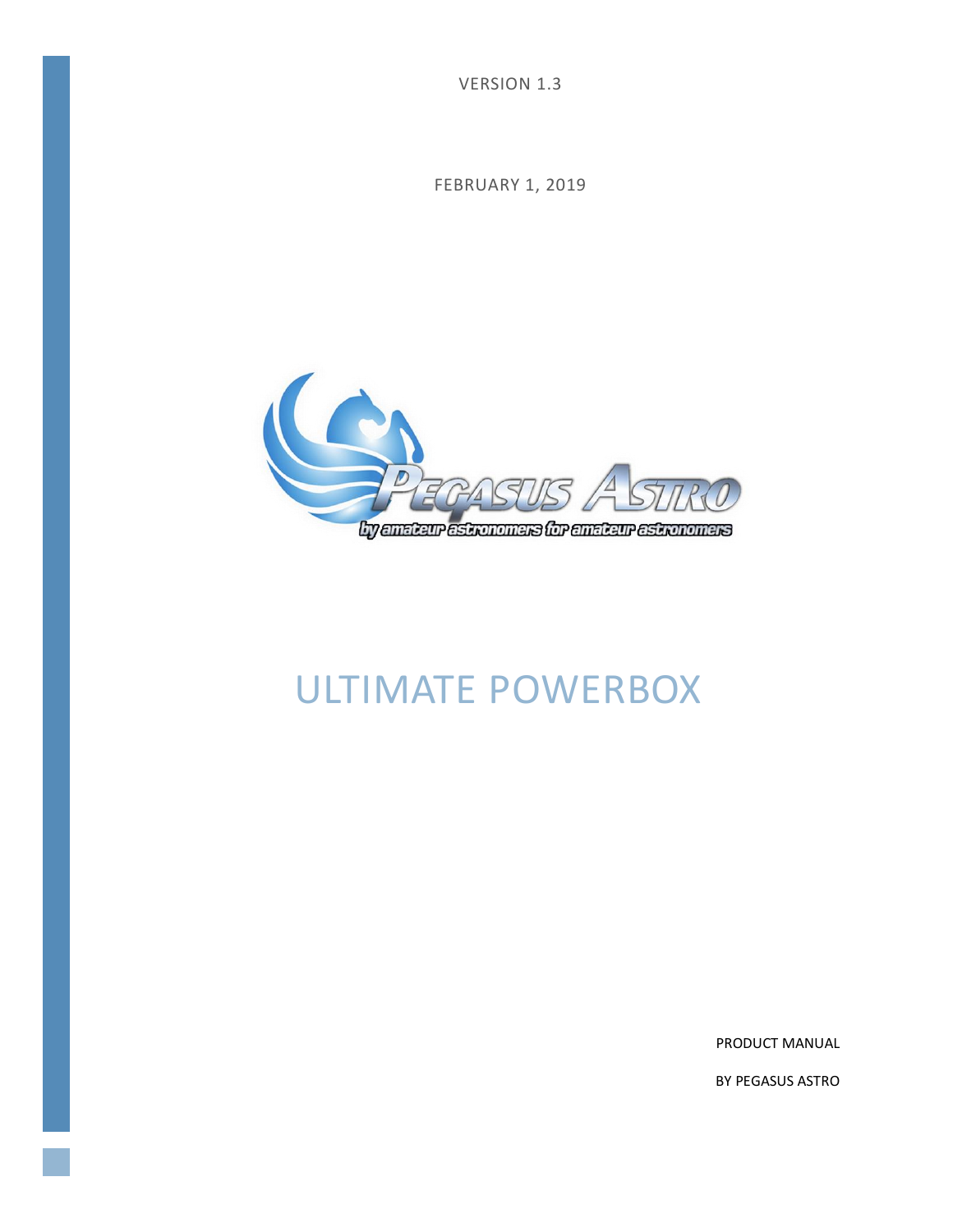### **INTRO**

Thank you for purchasing our Pegasus Astro - Ultimate Powerbox. If you are tired of carrying multiple power packs and dealing with a mess of power and data cables, our Ultimate Powerbox, a sophisticated power control unit, is the absolute solution. Our idea is one enclosure that makes available a sufficient number of amperes. No cables disturb the movements of the mount and the instrument, only the main power cord and one USB data cord comes to the Ultimate Powerbox from which branch off the other cables powering all devices.

# **CONTROLLER CARE**

- Controller is protected from moisture but it is not waterproof and it should be kept clean and dry.
- Excessive moisture for long periods of time can damage electronics and connectors
- Do not allow solvents or chemicals to come into contact with the device
- Store controller indoor in a dry room when not in use for long time
- Do not touch the internal components as they may get hot when in use

# **DESIGN OVERVIEW**



2/1/2019 Ultimate Powerbox 1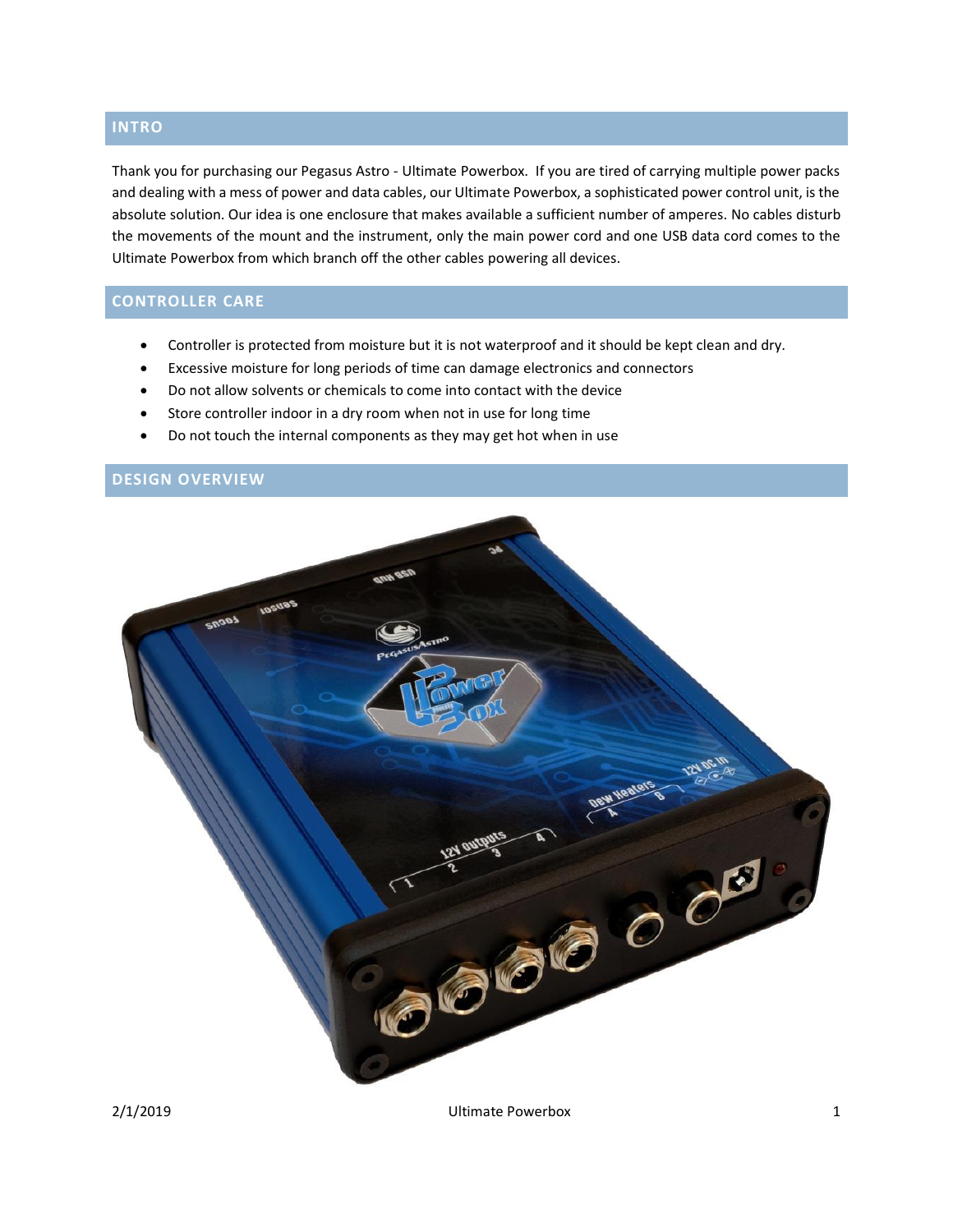

#### **POWER INPUT**

Controller can accept voltage ranges from DC 9V – 14V \*. We strongly recommend to use a branded linear or low ripple power supply unit of **12V-13.8V DC**. A 13.8V lead (or calcium/lead) battery is also recommended. Please use a power supply that can provide at least 6 Amps of current. For your observatory needs you might need 10-15Amps of current.

Unit has been designed with reverse polarity protection. If you accidentally reverse the power source polarity, the unit will cut the power. The controller is fitted with a 2.5mm centre positive DC power connection which powers on the unit.

Insert the 2.5mm plug on the DC power cable. Controller will initialize and the status LED will turn red after 4 seconds. *(The 4 seconds wait time duration is on purpose for a new firmware upload process)*

\* Above 14V the Ultimate Powerbox (Firmware 1.4) will shut down all output ports to save your precious equipment from overvoltage. Firmware 1.5 allows voltage up to 14.5V before shutting down the output ports.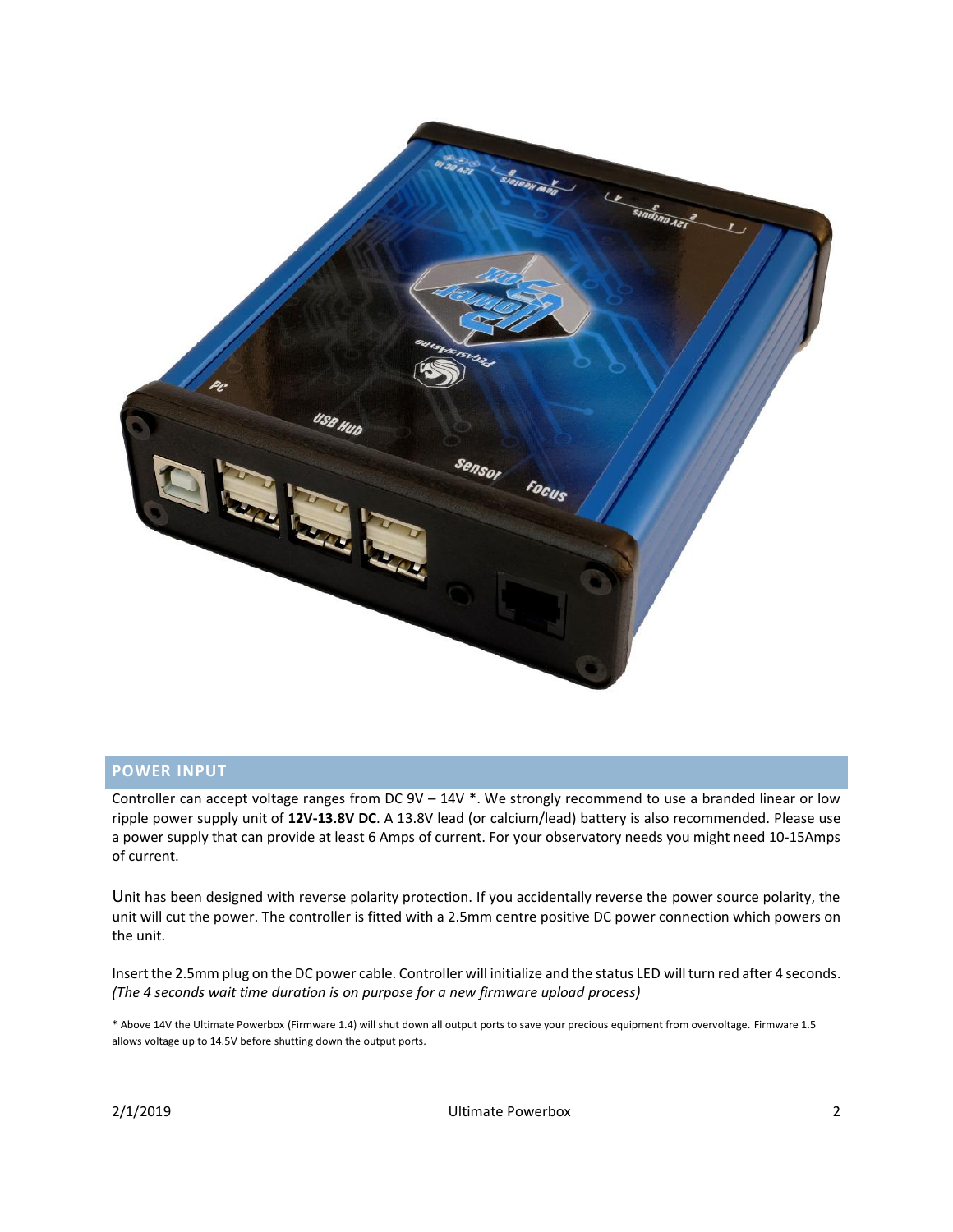#### **USB2 HUB**

USB2 Hub implementation includes an Industrial Temperature Rated (-40°C to +80°C) USB 2.0 Hi-Speed 7-Port Hub Controller. Six (6) USB 2.0 High Speed ports are available at the back of the controller. The 7<sup>th</sup> port is used for the controller communication.

Moreover, the 6<sup>th</sup> port can provide 3 Amps of current. If you have a device (such as a Compute PC Stick) that requires more than 500mA please use only the 6th port. Moreover, this port is always turned ON. Port is "**artificially**" colored at the bellow image.



USB2 High Speed Ports can turn ON or OFF via the supplied software. *(Please notice: there is no option, in Windows OS, to selectively switch a port on / off. All ports, except 6th , switched ON / OFF globally)*

*Hint: There is an option to selectively switch ON/OFF individual USB ports in Linux and OSX: Please check: https://github.com/mvp/uhubctl*

#### **DATA CONNECTIVITY**

A USB2 Type B port at the back of the unit accepts the USB cable for PC connection. A type B USB cable is supplied in the package.

#### **POWER OUTPUTS**

Ultimate Powerbox has four (4) 12V DC unregulated output. Each output is driven by a Smart Mosfet, capable to deliver up to 6 Amps of current. These mosfets incorporates a broad range of smart features like diagnose and protection.

Each 12V power output has the following specifications:

| Voltage type             | Port                              |  |
|--------------------------|-----------------------------------|--|
| 12V-13.8V DC unregulated | 2.1mm DC Power Jack / 6 Amps Each |  |
| 2/1/2019                 | <b>Ultimate Powerbox</b>          |  |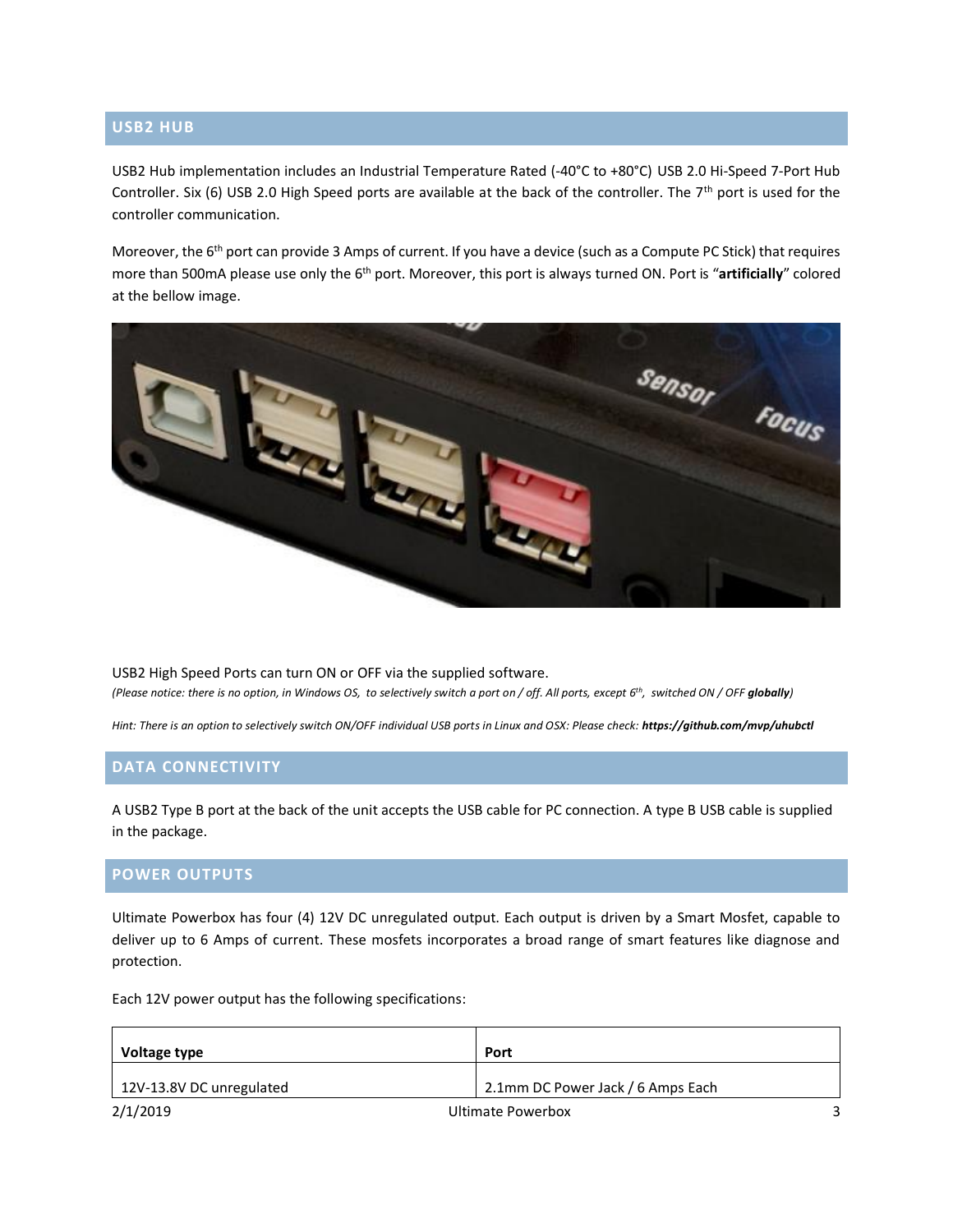#### **DEW HEATER OUTPUTS**

Device includes two (2) channel dew heater outputs. Like power outputs, each dew heater output includes same Smart Mosfet types, capable to deliver up to 6 Amps of power.

A smart function exists in the controller's firmware: The controller consults the environmental readings of the dew point and automatically adjust power of the Dew Heaters. This functionality can be switched on / off from the software.

Please notice: Dew heater outputs are also suitable to light a flat panel.

| Voltage type                     | Port                          |
|----------------------------------|-------------------------------|
| 12-13.8V DC – PWM - Duty Cycle % | RCA Female Jack / 6 Amps Each |

#### **BUILT IN POWER SENSORS**

Each output (4 x 12V + 2 x Dew Heaters) has an individual current meter. Smart Mosfets are capable to diagnose the power consumption of each port and provide protection against overload, over temperature and short circuit.

A DC voltmeter is installed after controller's power input. (Measures 5 – 15 Volts) A current meter is installed after controller's power input. (Measures 0 – 30 Amps)

#### **STEPPER MOTOR CONTROLLER**

A stepper motor controller will move your focuser with absolute positioning. Backlash compensation is implemented in the firmware and can be enabled, tuned or disabled from the supplied software. An ASCOM6 focuser driver is available.

Controller can only drive **unipolar stepper** motors. It can support max 1.6 Amps (**0.8 Amp per phase**). An autorecovery PTC fuse is installed inside the controller to avoid any overcurrent issue with the connected stepper motors.

An RJ12 connector is located at the back of the Ultimate Powerbox. Pinout can be seen at the following table:

| UNIPOLAR STEPPER MOTOR (RJ45 - 8PIN) CONNECTOR |                     |  |
|------------------------------------------------|---------------------|--|
| PIN <sub>1</sub>                               | 12V DC              |  |
|                                                |                     |  |
| PIN <sub>2</sub>                               | 12V DC              |  |
| PIN <sub>3</sub>                               | COIL 1+             |  |
| PIN <sub>4</sub>                               | COIL 1-             |  |
| PIN <sub>5</sub>                               | $COLL2+$            |  |
| PIN <sub>6</sub>                               | COIL <sub>2</sub> - |  |
| PIN <sub>7</sub>                               | N/C                 |  |
| PIN <sub>8</sub>                               | N/C                 |  |

2/1/2019 Ultimate Powerbox 4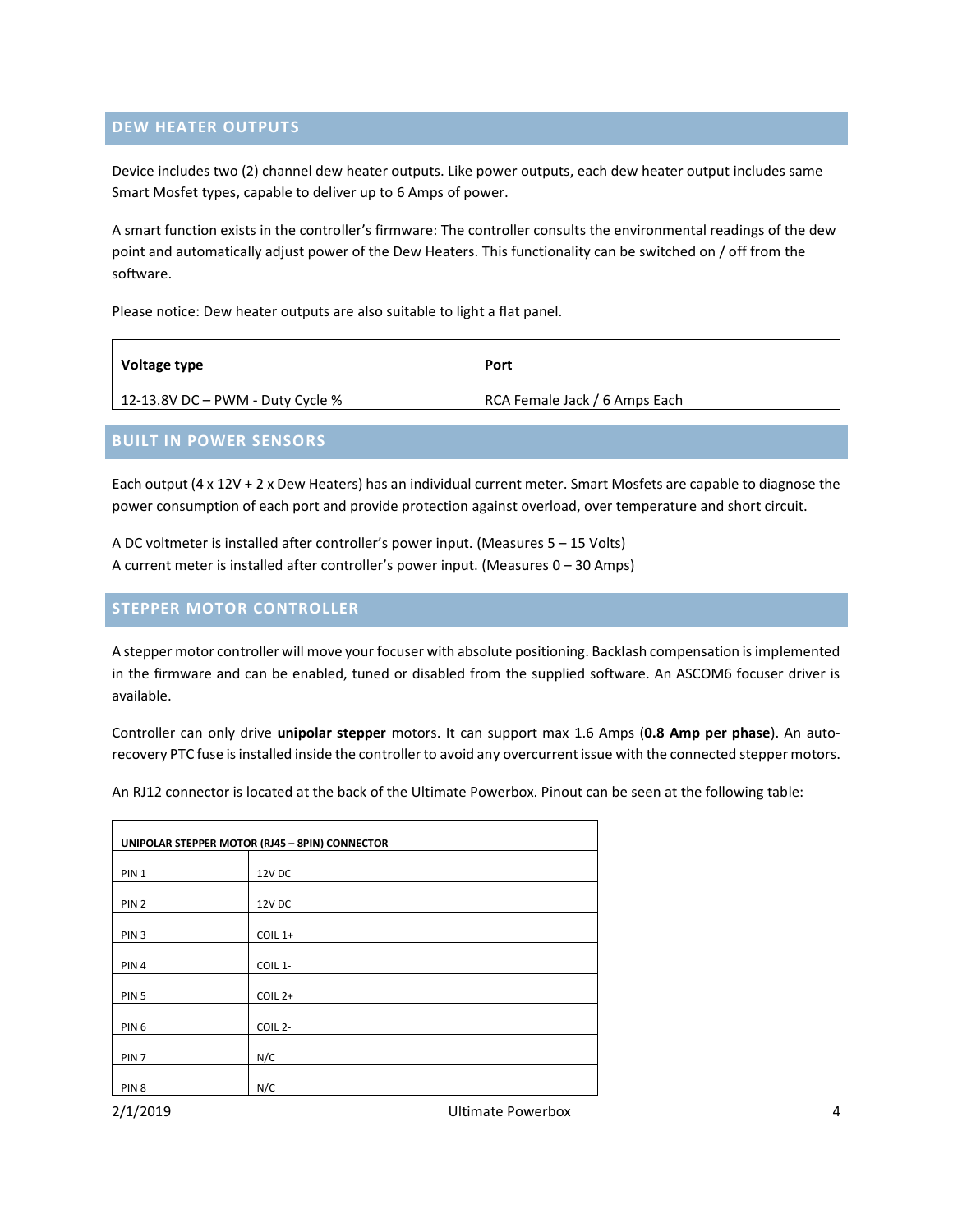#### **ENVIRONMENTAL SENSOR**

The probe is an external temperature / humidity / dew point measurement device which is attached to the controller. It comes with length of 1m cable. Probe measures:

- 0 to 100% humidity readings with 2-5% accuracy
- -40 to 80°C temperature readings ±0.5°C accuracy

The unit detects the presence of the probe and requests temperature readings every 10 sec intervals.

A stereo 3.5mm jack connects the environmental sensor with the UPB unit.

#### **RESET WATCHDOG**

A watchdog resets the device if for any reason there is no response from the controller after two (2) seconds. A neat feature in the unlikely event of a microcontroller freeze – when have a remote observatory and you need to be sure that everything works as expected.

#### **STATUS LED**

A red colored LED is fitted on the right front side of the unit. The light pattern displayed by the led indicated the status of the device. The led can be turned on / off from the software at your demand.

| Permanently Light                    | Device is up and running                                                                                                    |
|--------------------------------------|-----------------------------------------------------------------------------------------------------------------------------|
| Flashing Light (4 times every 4 sec) | Device entered to firmware upload                                                                                           |
| Flashing Light (once per second)     | A power issue (overvoltage) exists and<br>controller had already shut down the ports.<br>Check diagnose message in software |
| Permanently Off                      | Controller not operational or LED switched off<br>from software                                                             |

# **MOUNTING**

We strongly advise to securely mount the UPB on a lightweight Losmandy or Vixen dovetail. We provide a pair of optional brackets to achieve that. Grip the plate on the telescope or under your mount's saddle.

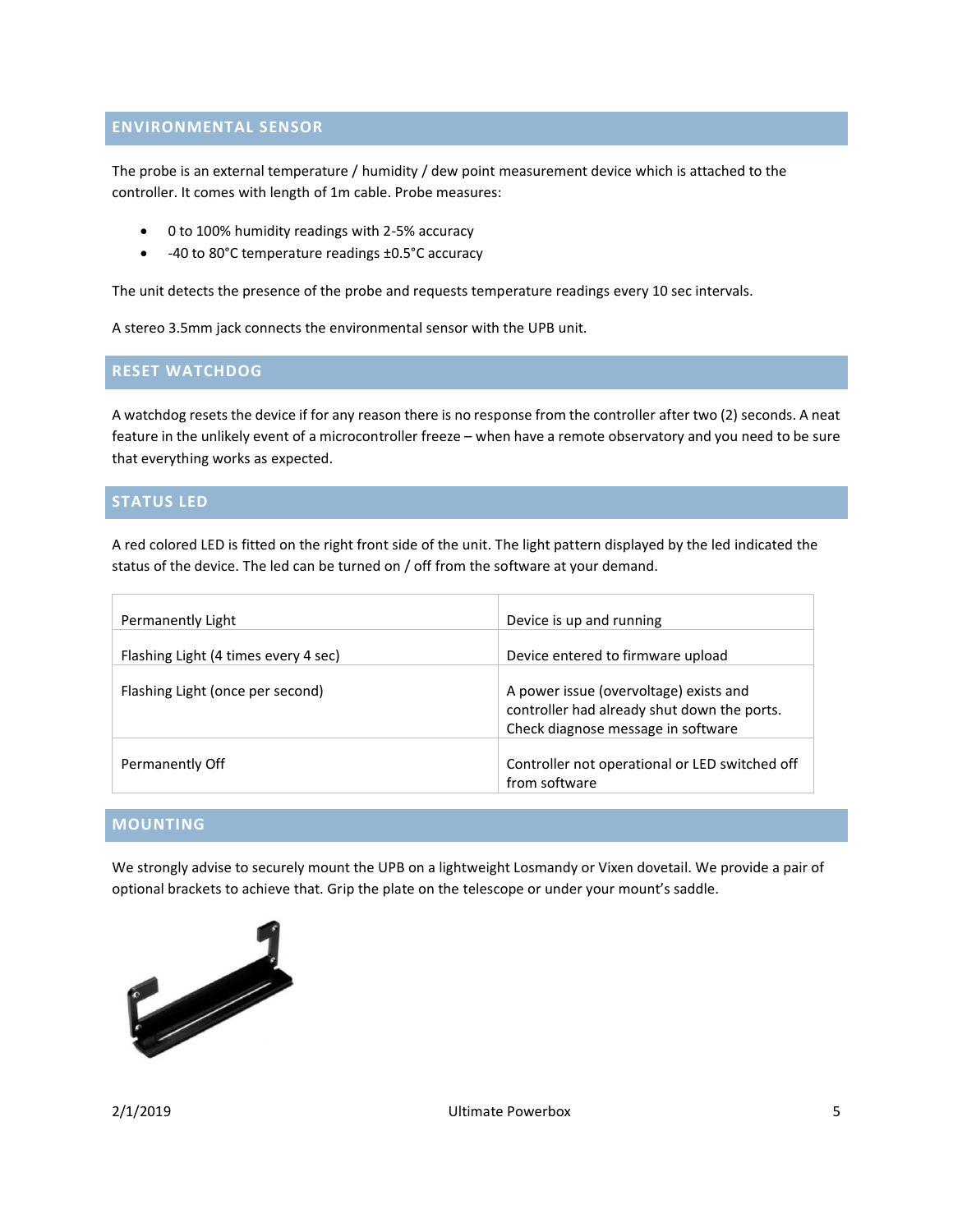## **RECOMMENDATION**

- We advise to buddle the UPB with **a Compute PC Stick** or a **small PC cube.** These tiny computers have (nowadays) sufficient power for your astrophotography requirements.
- It is wise to select and use good quality and short length USB cables.
- Do the same for power cables. Long and thin power cables will have an effect of voltage drops. This can cause issues to your camera/ccd image quality or mount tracking.
- Make sure you use a good quality 2.5mm DC input socket with a thick power cable (1mm each pole). Verify there are no gaps that can cause power disconnect
- Pay extra attention of you are using a "step up voltage converter" in the DC input. You need at least 6 Amps to power all of your devices. (We don't recommend step up converters – buy a good battery or a decent linear PSU).

#### **DIMENSIONS**

| Size (Width, Depth, Height) | $10cm \times 13cm \times 3cm$ |
|-----------------------------|-------------------------------|
| Weight                      | 400 grams                     |

# **FREQUENTLY ASKED QUESTIONS**

| Question                                                                                                              | Answer                                                                                                                                                                                                                                  |
|-----------------------------------------------------------------------------------------------------------------------|-----------------------------------------------------------------------------------------------------------------------------------------------------------------------------------------------------------------------------------------|
| What kind of power supply do I need?                                                                                  | We strongly suggest to use a good linear 12V / 10-20A<br>branded power supply. Cheap units will lead to<br>voltage drops on high load and ripple effect. This will<br>cause issues and artifacts to your precious CCD /<br>CMOS Camera. |
| What type of cable do I need to use for input?                                                                        | If you are going to make a custom input cable notice<br>that you need at least a AWG 18 cable. Make also sure<br>that you do not exceed 3m to reduce voltage drops.                                                                     |
| I would like to use the Ultimate Powerbox to my<br>remote observatory. What if the device freezes for<br>some reason? | We have good news for you. The device has a<br>hardware watchdog and resets itself if the<br>microcontroller is not responsive after 2 seconds                                                                                          |
| My observatory is in a very cold place. Is there any<br>issue with the electronics of the device?                     | All electronic components were selected to support<br>temperature ranges from -40 to +80 °C. Moreover,<br>USB2 Hub Chip is an industrial model which fully<br>complies with this temperature range.                                     |